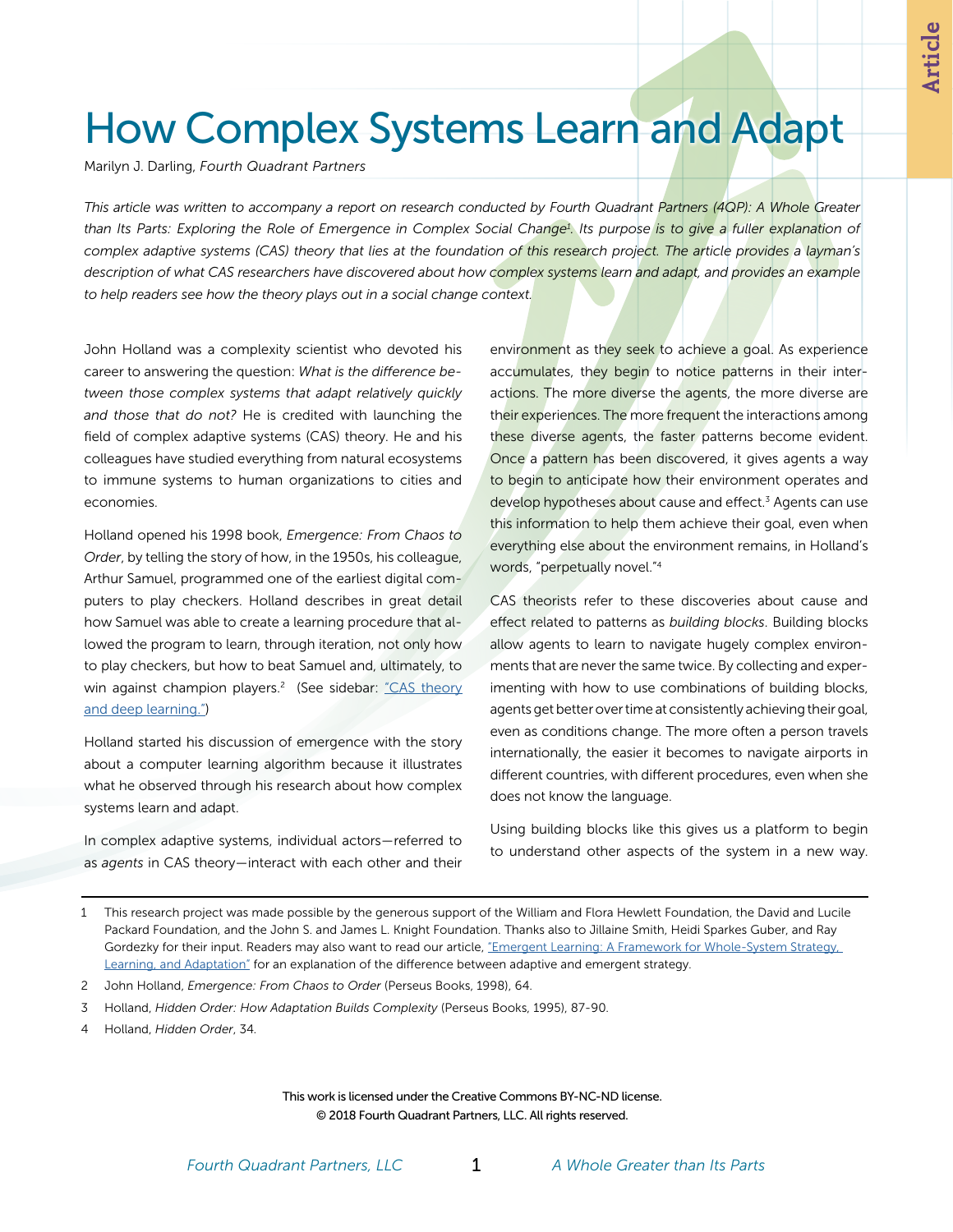#### <span id="page-1-0"></span>CAS theory and deep learning

Using today's massive computing power, Alphabet's subsidiary, DeepMind, created a "deep learning" program in 2014, AlphaGo, which started with a database of thousands of human Go games and a learning algorithm akin to Samuel's checkers-player program from the 1950s. Though Go is an infinitely more complex game, AlphaGo was able to beat champion players in 2015 and 2016.<sup>5</sup> Meanwhile, DeepMind, created AlphaGo Zero, which simply started to play the game randomly against itself, without the benefit of a database of previous games.<sup>6</sup> Counterintuitively, without the benefit of this large database of games, AlphaGo Zero was able to begin winning games within three days. Within 40 days, it had surpassed the skill of all of the previous versions of AlphaGo. Most recently, DeepMind launched Alpha Zero<sup>7</sup>, which learned to master three *different* games (Shogi, Chess, and Go), outperforming existing game-playing programs within 24 hours.8

Holland asserts that the discovery of building blocks paves the way for innovation. He describes, for example, how the building blocks of a language—alphabets, punctuation, rules of grammar and syntax, "yield a never-ending flow of innovations."9 Using what I know about the English language, I can say something that has never been uttered in the history of humankind and anticipate that I will be understood by someone who also speaks English. Another powerful example:

Over the years, using real-time data, meteorologists began to see patterns in ocean temperatures, upper-air pressure centers, wind, and solar radiation. They began to study how these patterns interact, which led them to discover a powerful new building block: the jet stream. They began to observe how it behaved and hypothesize how it might affect weather patterns. This exploration became a platform for discovering new patterns and led to a level jump in their ability to predict local weather and longer-term forecasting of weather patterns, such as El Nino/La Nina cycles, drought and hurricane seasons. It has also become an important building block for aviation planning.

How does this relate to complex social change? Imagine an annual national conference on childhood literacy, in which change agents from across the United States and Canada who care about literacy—teachers, parent activists, nonprofit leaders, funders, clergy, school administrators, lawmakers convene to hear the latest findings from researchers and presentations from their peers on how to increase the number of children who are reading at grade-level by the end of third grade.

If we asked individuals in this community of change agents what patterns they have observed in their work, they might

name school issues such as classroom size, time constraints, school mandates, summer slide, or need for more innovative literacy programs and reading coaches to address learning styles; or more endemic social issues affecting early childhood development such as nutrition, effects of poverty and family stress, the number of parents in the home, early exposure to language and access to books, and other patterns that they hypothesize are predictors of literacy. Many could cite research data that validates these patterns and the cause-effect relationship they have on third grade literacy.

Yet childhood literacy remains an elusive goal. It's a nonlinear problem. The many factors that contribute to a child's being able to read at grade level interact in complex ways. Participants at that conference likely would not agree with each other on which patterns are most important, nor on their hypotheses regarding the most important actions to take to boost literacy. Speakers at the conference might advocate for their own discoveries and some participants might come away inspired to try a new approach to improve literacy in their own sphere of influence.

But what if the organizers of this annual conference explicitly used CAS theory to help improve the adaptive capacity

5 For more about AlphaGo, visit [https://deepmind.com/research/](https://deepmind.com/research/alphago/) [alphago/](https://deepmind.com/research/alphago/), accessed April 4, 2018.

- 7 DeepMind Technologies Ltd., "AlphaGo Zero: Learning from scratch," (undated); [https://deepmind.com/blog/alphago-ze](https://deepmind.com/blog/alphago-zero-learning-scratch/)[ro-learning-scratch/,](https://deepmind.com/blog/alphago-zero-learning-scratch/) accessed April 4, 2018.
- 8 Samuel Gibbs, "AlphaZero AI beats champion chess program after teaching itself in four hours," in *The Guardian*, 7 Dec 2017, [https://tinyurl.com/y88mhml5,](https://tinyurl.com/y88mhml5) accessed April 4, 2018.
- 9 Holland, *Emergence*, 214.

<sup>6</sup> Described in detail in David Silver, et al., "Mastering the game of Go without human knowledge," in *Nature*, vol. 550 (19 Oct 2017);<https://tinyurl.com/ybde9dcr>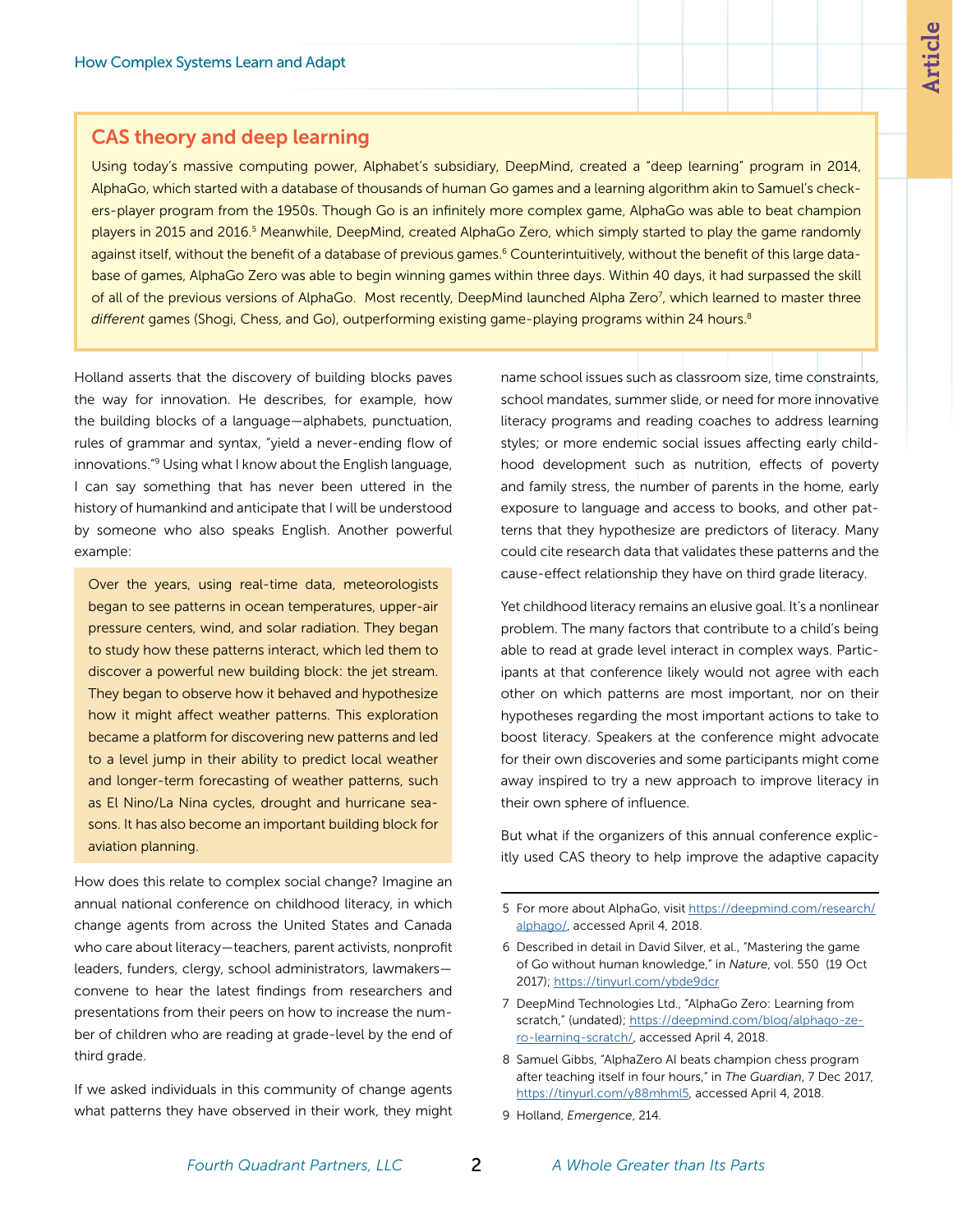**Article**

of this whole ecosystem of change agents? What difference might it make in the rate at which the entire ecosystem learns about how to increase literacy across North America? As we describe CAS theory below, we will use this conference to explore how these ideas might relate to complex social change.

The process we describe below is not unusual or new. As productive human beings, each of us is exquisitely skilled at learning about complex phenomena *as an individual*. We learn how to use language; how to drive a car; how to raise children; how to navigate the politics of the organizations in which we work. The challenge comes when we try to navigate these complex environments *together*. 10

As Samuel's checkers-player program suggests, CAS theory focuses on what it takes for a whole system to learn and adapt primarily through the actions of individual agents within the ecosystem, rather than being guided by external design. This

is not to say that external input impedes emergence, but that, as our research cases suggested, on an ongoing basis it is too cumbersome and expensive to serve as an ongoing source of direction in a multitude of places, all trying to respond to their unique challenges and opportunities.

As individual agents go about trying to achieve a goal (e.g., learning how to use a language to communicate), they formulate tacit if/then hypotheses: If I say "dada," then the big person in the room will pick me up. Over time, these hypotheses accumulate into what Holland refers to as an internal model.<sup>11</sup>

This tacit process works well for an individual. But for the larger system, the process needs to become more explicit or overt. Holland asserts that "when the model is tacit, the process of discovering and combining the building blocks usually proceeds on an evolutionary timescale. When the model is overt, the timescale may be orders of magnitude shorter."12

If Holland's proposal is true, this has huge implications for our conference organizers. How could they help the field of childhood literacy accelerate their progress by "orders of magnitude"?

## Using building blocks as an organizing principle

As described above, as we navigate our perpetually novel environments, we begin to recognize and learn how to use patterns to navigate the complexity. Holland gives the example of getting a flat tire while driving on the highway. $13$ We deconstruct this entirely new situation into familiar parts—how to slow down and move to the side of the expressway; where to find the spare tire; how to jack up the car (or, in the author's case, how to call AAA).

When the model is tacit, the process of discovering and combining the building blocks usually proceeds on an evolutionary timescale. When the model is overt, the timescale may be orders of magnitude shorter.

Our capacity to discover and then learn how to navigate these patterns is a critical component of learning in complex environments. Using massive computer power, a game-playing computer program can learn through rapid iteration. Living systems cannot iterate so quickly. CAS theory suggests that the more agents in living systems interact the more they compare notes, so to speak the faster these patterns become evident and useful; the more innovations they generate. Comparing the experiences of many diverse agents working towards the same goal is akin

to running through many iterations of an experiment simultaneously. By comparison of many instances, we can also test to see which patterns are more common across contexts and which might be coincidental and unlikely to recur, so that we avoid learning the wrong lesson from a single success or failure.<sup>14</sup>

11 Holland, *Hidden Order*, 57-60.

- 13 Holland, *Hidden Order*, 51.
- 14 Holland, *Emergence*, 242.

<sup>10</sup> This is one way to think about the distinction between adaptive and emergent strategy. Adaptive strategy sets the stage for an individual organization to learn and adapt. Emergent strategy sets the stage for a whole ecosystem to learn and adapt.

<sup>12</sup> Holland, *Hidden Order*, 37. Emphasis added.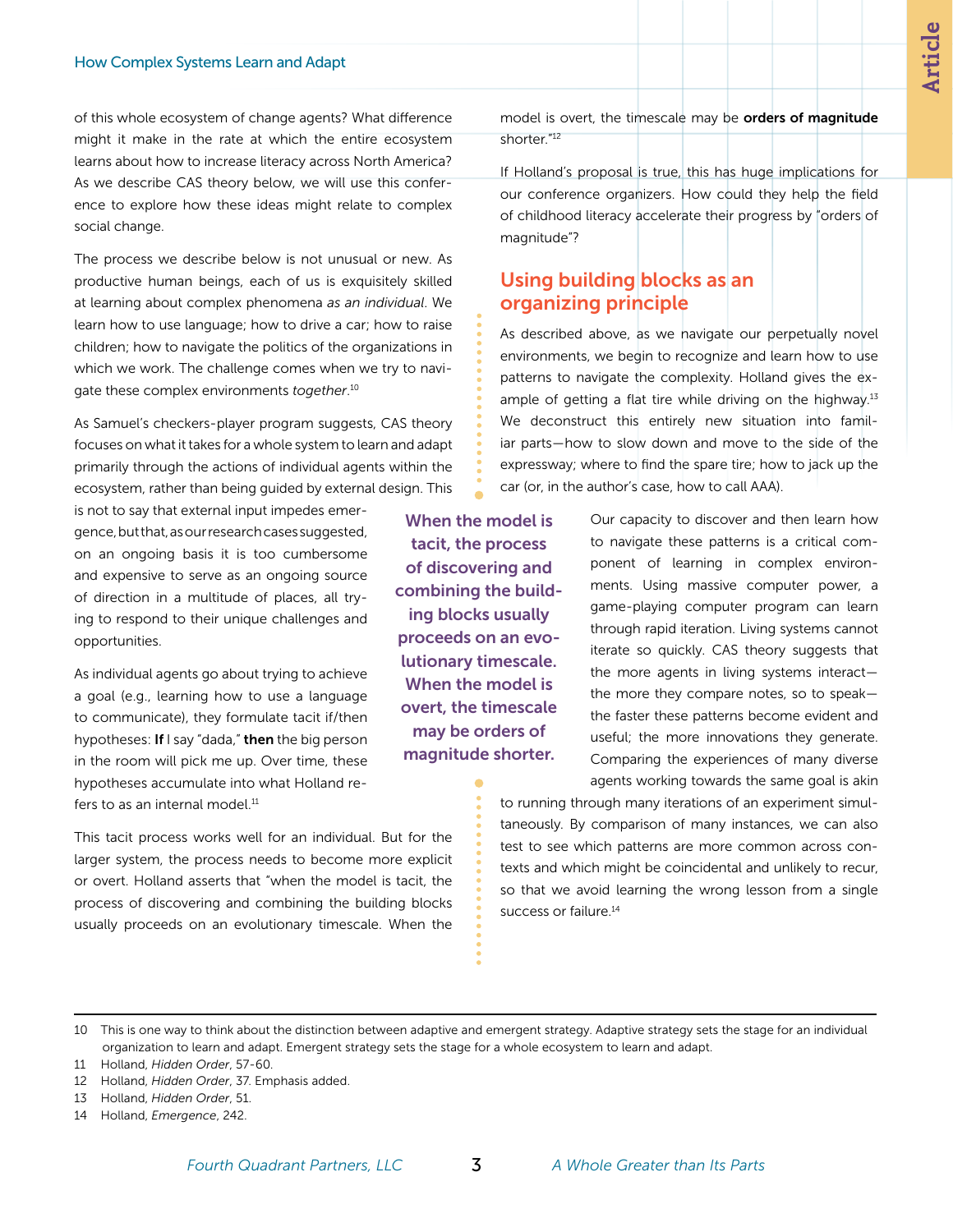But how do we make this explicit, so that we can learn together? One obvious answer is that our conference organizers could design the conference around some well known and emerging building blocks: what are we learning from all of our experiences about the hypothesized relationship between classroom size and literacy? Between nutrition and literacy? Between the effects of poverty and literacy? What have each of us tried to do to mitigate challenges caused by

large classrooms? Poor nutrition? Poverty? What has worked well to increase literacy and what has not? What does this tell us as an ecosystem of change agents about where we are today and what to try next?

### Exploring multiple hypotheses

In human affairs, we have a tendency to favor consistency. CAS theory favors *diversity* of thinking. It suggests that consistency, in fact, impedes a system's ability to adapt by slowing down the process of discovering and learning about building blocks:

The usual view is that the rules amount to a set of facts about the agent's environment. Accordingly, all rules must be kept consistent with one another. If a change is made or a new rule is introduced, it must be checked for consistency with all the other rules.

There is another way to consider the rules. They can be viewed as hypotheses that are undergoing testing and confirmation. From this view, the object is to provide contradictions rather than to avoid them. That is, the rules amount to alternative, competing hypotheses. When one hypothesis fails, competing rules are waiting in the wings to be tried.<sup>15</sup>

CAS theory relies on the experience of a diverse set of individual agents working independently to achieve a goal; exploring their own hypotheses, but interacting with each other as much as possible. "Communication among agents can have a profound effect on the behavior of a complex system. The ability to communicate expands the behavioral repertoire of agents, introducing a variety of new opportunities...Communications can radically alter the performance of a social system; for example, ants leave pheromone trails that allow the colony to self-organize into a coherent mass for more efficient hunting."16

on the agenda by expert presentations and giving more opportunities for all of the change agents in the room to share their own experiences, discoveries, and hypotheses related to the connection between nutrition and literacy. "Here's what I see happening in our community; here's what I am trying; and here's the results I am getting. What about you?" In our report*, A Whole Greater than Its Parts,* we Comparing the hypotheses and

Coming back to our conference organizers, in a session on nutrition and literacy, this suggests reducing the space taken

> refer to this as *returning learning to the system*. The bee comes back to the hive and does a dance to communicate where it found nectar-rich flowers. Comparing the hypotheses and results from a whole range of experiences helps the community of change agents accelerate its ability to develop more powerful and nuanced hypotheses to inform their next set of actions.

#### Learning by credit assignment

CAS researchers share a challenge experienced by funders and evaluators: *attribution*. How do we know that the actions we took among all of the many interacting variables contributed in any way to moving the needle on a complex social change? In the example we started with, how does the game-playing program know that any given early move in a game of Go contributed to the program's win or loss?

Samuel's checkers-player program used credit assignment: after each game, each move (hypothesis) in a winning game received a small credit. If the program lost, each move lost a small amount of credit. $17$  As the program continued to play games, some hypotheses gained a higher credit score than others. The hypotheses were listed according to their scores. (Holland described these lists as *bulletin boards*. 18)

17 Holland, *Hidden Order*, 42.

results from a whole range of experiences helps the community of change agents accelerate its ability to develop more powerful and nuanced hypotheses to inform their next set of actions.

<sup>15</sup> Holland, *Hidden Order*, 53.

<sup>16</sup> John Miller and Scott Page, *Complex Adaptive Systems: An Introduction to Computational Models of Social Life* (Princeton University Press, 2007) 242.

<sup>18</sup> M. Mitchell Waldorp, *Complexity: The Emerging Science at the Edge of Order and Chaos* (Simon & Schuster, 1992), 185-193.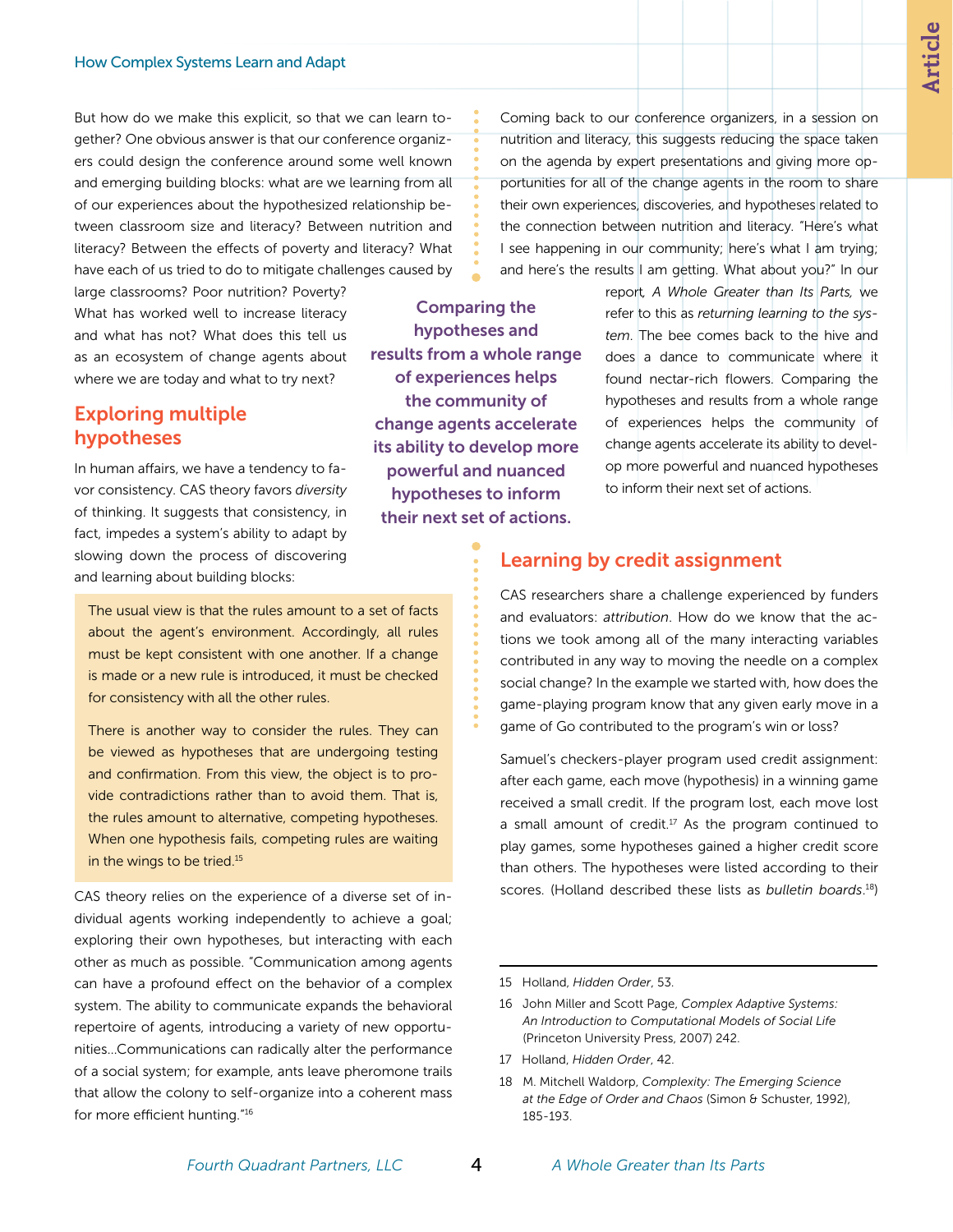A hypothesis with a higher score signified that it was more useful to the system and those hypotheses rose to the top— "a progressive confirmation of hypotheses . . ." as Holland describes it.

Credit assignment relies on being able to recognize success or failure. Importantly, a computer program doesn't get invested in victory; it's not afraid to admit a failure. It also doesn't get invested in proving its favorite hypothesis. In our human systems, all of us have observed how easy it is to glorify a success and ignore a failure, especially if it threatens a hypothesis that we have invested in using and promoting. CAS theory sheds a new light on the implications of this human tendency, which leads to over-crediting the hypotheses that may have contributed to a success and to not challenging the hypotheses that may have contributed to a failure. When this happens, the credit assignment 'bulletin board' can't do its job. *It slows our ability to learn and adapt.*

For our conference organizers, this reinforces the importance of talking about failures as well as successes, as honestly as possible, and about what participants think may have contributed to their results, for better or worse. Panel discussions that compare failures and successes among a series of literacy initiatives could give members of the audience an opportunity to develop their own more robust takeaways than presentations about a single success story.

Ultimately, the goal of the conference would be to accelerate the process of exploring the most important building blocks and discovering the most promising hypotheses, based on honest data from the field. But then what? What does CAS theory suggest about what needs to happen over the course of the year between conferences to accelerate learning across this ecosystem of diverse agents?

### How does a complex system learn when the game never ends?

The essence of the learning process Holland describes is to continually improve the ability of a system of agents to recognize patterns and make predictions, based on hypotheses, about which move to make in a particular situation to move closer to a goal—absent an external designer or strategist. "Prediction makes improvement possible, even when there is no referee to distinguish 'right' from 'wrong.'"19

Computer games are an opportunity for CAS researchers to demonstrate what's possible. But let's summarize the differences between computer games and other kinds of complex systems and draw implications for our conference organizers and this ecosystem of change agents working on literacy.

Credit assignment is fairly straightforward in a game of checkers, chess, or Go. The game comes to an end when there is an obvious winner or loser. In many of the systems CAS researchers study, the goal is more complicated and long-term, primarily because the 'game' never ends. The goal of an immune system is to protect the identity and health of the living system. The goal of an economy is to allow agents in a community to use the diverse resources of the community to support a good life (however the community defines that).

> Complex systems can't wait until the game is 'over' to progressively confirm their hypotheses. It would be akin to a sports team waiting until the end of a season to review its game films to figure out why it didn't win the championship. Complex systems need to be able to make predictions based on the available data that is "good enough." As Holland describes it, "when we face complex

situations, our objective is almost always to 'do it better."<sup>20</sup>

In complex human systems, the connection between cause and effect is often distant in time and space, and data about results may be inconclusive or difficult to obtain. The goals themselves might not be clear or shared. On the flip side, human beings can do more with available data than simply assign a hypothesis a small credit. We can ask follow up questions and look for confirming or contradictory examples to test the meaning we make from our results. We can challenge our measures of success and reflect on and adjust the learning process itself. The more honest we can be about recognizing success or failure as we go about making meaning in the context of our ongoing work, the faster we will learn and adapt.

19 Holland, *Emergence*, 76.

Complex systems can't wait until the game is 'over' to progressively confirm their hypotheses.

<sup>20</sup> Holland, *Emergence*, 216.